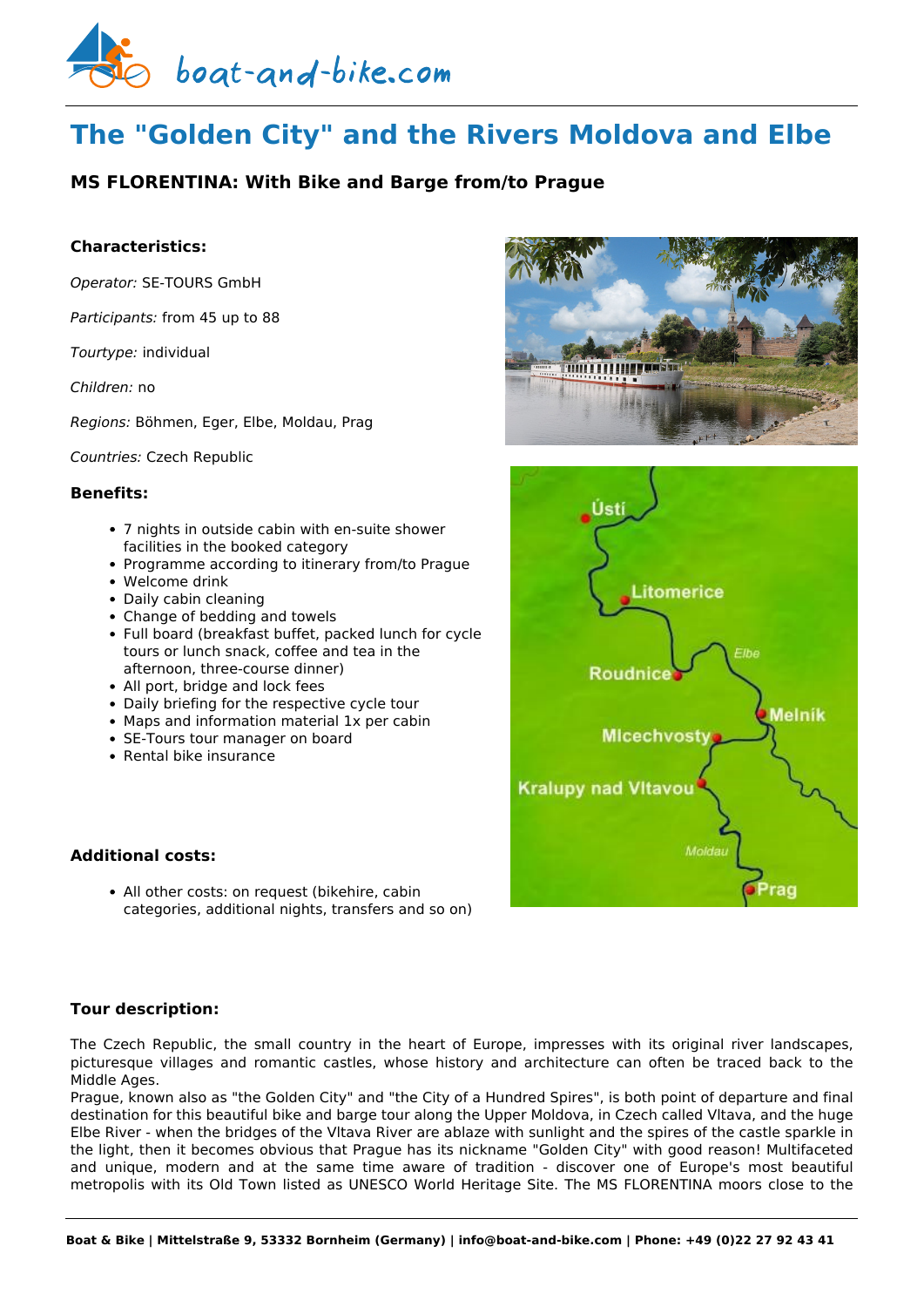

Charles Bridge and is therefore an ideal springboard for exploring this gorgeous city - the marvellously restored Market Place, the busy Wencelslas Square or the Jewish quarter are waiting for you. And you will not be missing out on good food - beer and roast pork with dumplings, just to name one of the many specialities - when you are on the move with your bike do not miss to have a break and quech your thirst with a original Czech amber nectar.

#### MS FLORENTINA:

Built in 1980 and completely refurbished between 2008 and in 2014 the MS FLORENTINA is a cosy and comfortable middle-class ship. The Czech chef prepares national good home cooking and international dishes which will be served in the bright, friendly restaurant with bar. Both the little lounge next to the reception and the observation saloon with its panoramic windows on the upper deck offer comfortable seating areas. Rest and relax you find on the deck chairs on the large sun deck. The ship features 16 twin cabins (approx.10 sq m) and 4 single cabins (approx. 8 sq m) with French balcony (opening windows) on the upper deck, and 25 twin cabins (ca. 10 sq m) and 2 single cabins(ca. 8 sq m) on the main deck (windows cannot be opened). All 47 cabins are outside cabins and have en-suite shower facilities. They all also include a central air condition with individually adjustable ventilation, hairdryers, TV's and safes. There is W-LAN on board (please note that the signal is not always available).

Technical Details:

Year Built: 1980. Passenger Capacity: max. 88. Length: 80 m. Beam: 9.6 m. Draught: 1.5 m. Height: 5 m. Speed: 12 km/h. Flag: CZ. On Board Currency: Euro. Credit cards: EC-Maestro, MasterCard and Visa are accepted.

Itinerary:

Day 1: Sunday, Arrival in Prague

overnight in Litoměřice.

Individual arrival in Prague. Embarkation from 4pm. After dinner, take a stroll over the Charles Bridge, particularly beautiful in the dark, and enjoy the stunning view of the illuminated Prague Castel.

Day 2: Monday, Guided Walking Tour Prague (optional) - Prague - Kralupy, Cycle Tour approx. 30 km In the morning, there will be an optional guided walk to discover the right bank of the Vltava River, the highlights of the Old Town, the New Town and the Jewish Quarter (duration approx. 2 hours). After returning to the ship, you will be handed out your bike and at around 11:30 am start for your first cycle tour. You will cycle along the Vltava River via Troja (Baroque castle - National Art Gallery) to the village of Klecánky and then over the tread of the Vltava via Drasty, Vodochody back to the river bank to today`s destination Kralupy. Arrival of the ship at around 5pm.

Day 3: Tuesday, Kralupy - Mělník, Excursion Nelahozeves (optional), Cycle Tour approx. 26 km, Boat Trip to Litoměřice/Leitmeritz

After breakfast, around 9am, we will take out the bike again. You will cycle - almost always along the Vltava River - to Nelahozeves. Visit with us the birth house of Antonin Dvořák and one of the most famous Renaissance castles of Bohemia, also known as the "little Louvre of Czechia" (optional). The tour takes you past the Veltrusý Park, with numerous sculptures and gazebos in an extensive terrain, up to the royal town of Mělník. Around about 1.30pm, return back to the ship and enjoy the boat trip on the Elbe River to Litoměřice.

Day 4: Wednesday, Litoměřice - Guided Walking Tour (optional),Cycle tour to Ustí and back (approx. 53 km) A day at leisure. On a guided walk (optional), you will have the possibility to discover one of the most beautiful Czech towns, the royal town of Litoměřice. The colourful Gothic, Renaissance and Baroque buildings in the town centre, which for the most part is encircled by well-preserved Gothic fortifications, will enchant you. Well-worth seeing: Baroque Cathedral of St Stephen atop the dome hill, the historic underground (extensive tunnel system) or the Bishop's residence. You might also be interested in a visit to the Terezín Memorial (Theresienstadt) in the village of Terezìn. The concentration camp memorial is located only 5 km away. The more advanced cyclists may feel to cycle to Ustí - idyllically situated in the narrow valley of the Elbe river - You will come by the Bohemian Gate and by the old castle ruin Schreckenstein. The MS FLORENTINA will moor

Day 5: Thursday, Litoměřice - Roudnice - Mlčechvosty, Cycle Tour Roudnice - Mělník - Mlčechvosty, approx. 45 km, Excursion Castle Tour and coffee and cake in the castle-patisserie (optional)

Early in the morning, the ship will take you to Roudnice. Your cycle tour starts at around 09:00 am. Almost always alongside the Elbe, via Dobřín, Račice and Vliněves, you cycle back again to the lovely village of Mělník.